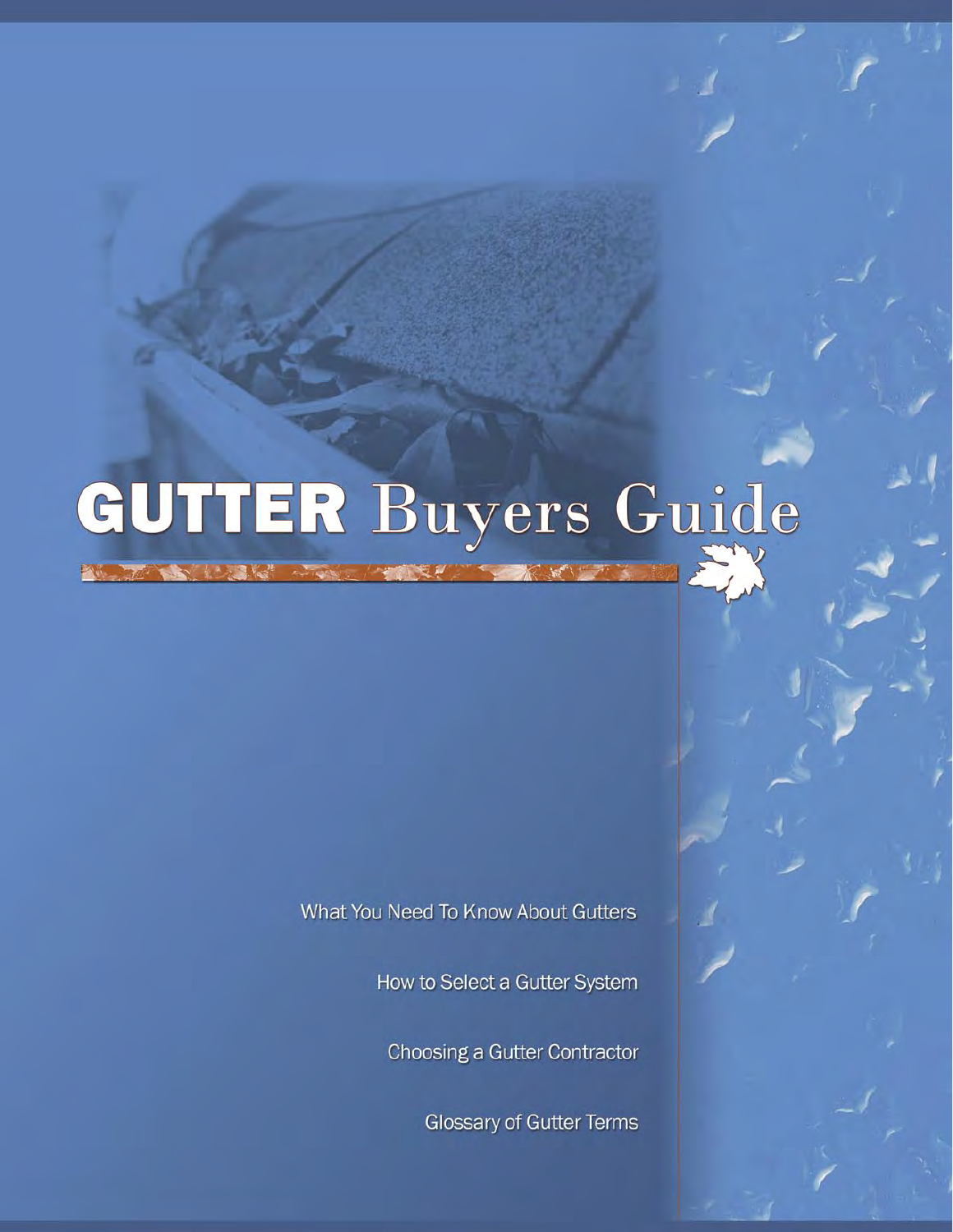# GUITIER Buyers Guide &

# **What You Need To Know About Gutters**

## **Materials**

Gutters come in various materials, sizes and colors. It is no surprise then, why consumers feel so perplexed when it comes to purchasing the right gutter system for their home.

Wood, vinyl, aluminum, steel and copper are some of the materials that gutters and downspouts are made of. Wood is the least popular because of its high maintenance and price. Vinyl is great for do-it-yourselfers and can be found at home-improvement centers. Aluminum gutters are the most common. Primary aluminum is the thickest and most consistent kind. Avoid secondary aluminum, a recycled product that's often plagued by inconsistent thickness. Metal gutters are made in sheet metal shops and require gutter specialists to install them.

## **Types of Gutters**

Sectional types are sold in 10ft. to 22ft. long pieces. They are either made of vinyl, painted aluminum or pre-painted steel. Gutter sections are joined together by snap-in-place connectors. All sectional systems have end caps, corner pieces and drop outlets for connecting to downspouts. The negative to sectional systems is that there is a potential for leaks through the seams. One positive is that they can be installed by either the homeowner or by a professional installer.

Seamless gutters are the most popular type today. The biggest selling point is that they don't have any seams which could potentially leak. The sections join only at inside and outside corners and at downspout outlets. Seamless gutters are usually formed from aluminum that has a baked-on finish, but they may be made from copper or factory-painted steel. They are made with a special machine that's brought to your home by a gutter contractor. These types of gutters can not be installed by do-it-yourselfers.

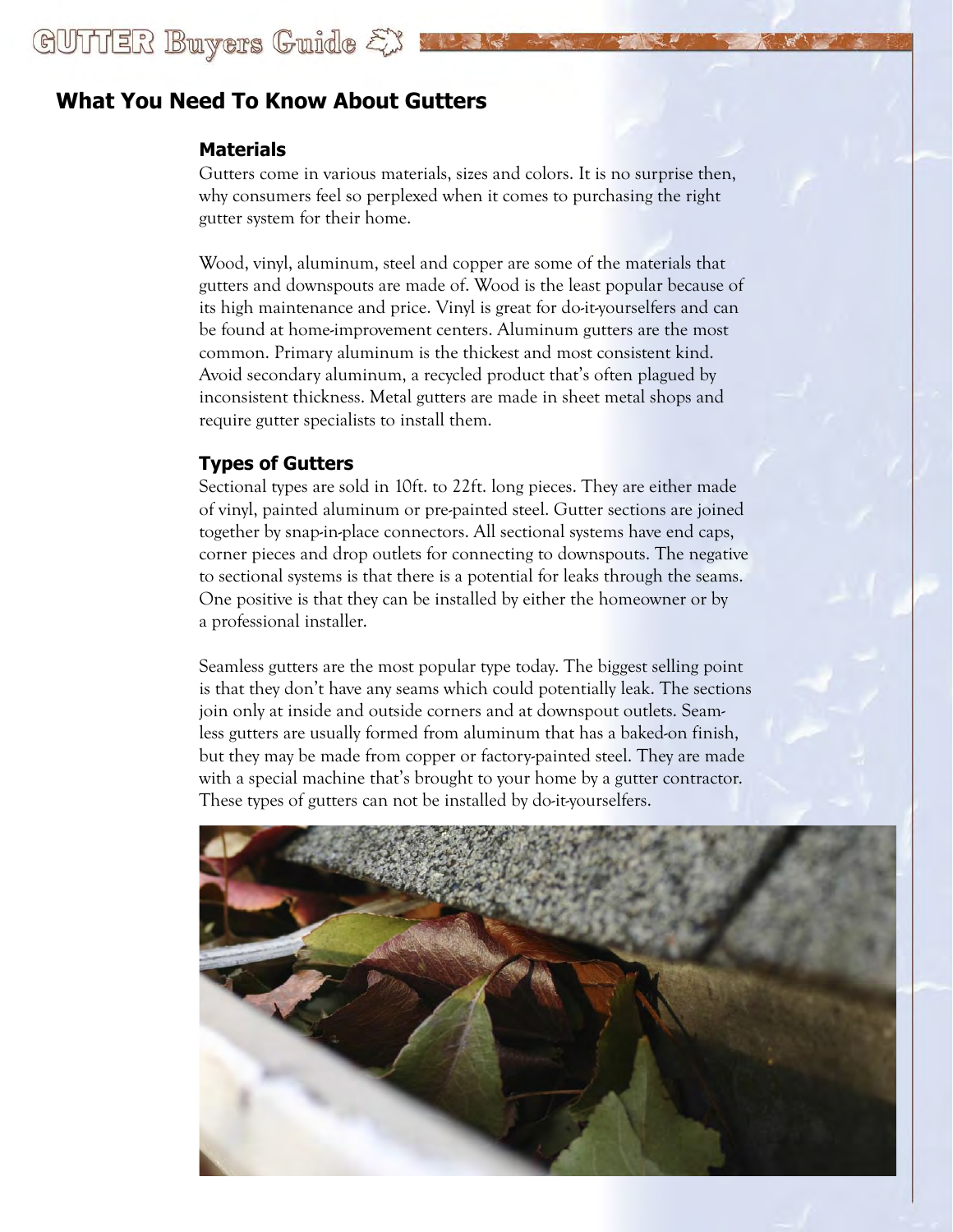# GUITER Buyers Guide EX

Considering the extended number of gutter protection systems available, it is no surprise that choosing the right one for your home can prove to be a cumbersome and lengthy task. In order to help busy home owners make the right decision, we have set out to compare the various systems that can help protect your home from weather related damages.

In order to establish a standard by which we can measure the various gutter protection systems up against, we have compared the various systems relative to the system that is considered the best on the market.

Fully covered gutter systems, such as the one shown at right, provide superior protection from debris, and allow maximum water flow into the system, which helps avoid overflows that can lead to improper drainage around your home.

Many companies offer covered gutter systems, but be aware not all covered gutters are created equal! A few important items to look for with covered gutters are

Is the cover nailed to the roof's shingles, or is it tucked under the drip edge of the roof? If it is nailed to the roof's shingles, it can actually void the manufacturer's warranty on your roof, and can cause roof leaks down the line.

Is the gutter cover perforated or solid? Perforations allow a slight slow-down in water flow, giving the water and the gutter cover an opportunity to "bond", thus directing the full flow of water into the gutter trough.

And if aesthetics are important to you, do the gutters allow for a separate top and bottom color? If not, the gutters will be highly visible on your roof. If the system allows you to choose a separate gutter top color and gutter trough color, you can match the top to your roof, and the trough to your trim or siding, providing a seamless look

Below are some other systems on the market to compare. As with any major purchase for your home, take the time to learn about each system and then decide what's right for you.

# Covered Gutter Protection System -VS- Other Gutter Systems



# **Mesh or Screen Gutter Covers**

These metal coverings fit inside against the back of the gutter and across the top acting like a strainer and filter. This design is easy to install and less expensive than the solid types. However, while they reduce the frequency and difficulty of ongoing gutter cleaning, they do not eliminate it. Unsightly debris together with snow and ice can collect on top of the sereen and cause it to collapse. Over time, there is also a chance for the screens to rust and stain face of gutter.



# **Gutter Filters**

Sponge-like foam "space fillers" that let water drain through but keep leaves from building up in the bottom of the trough. These fillers do not have the capacity to handle heavy rain and water flow, and may cause overflow during heavy rain. Snow and ice can also settle in to the foam, harboring the potential for ice damming, sagging and overflowing.



# **Solid Gutter Covers**

Made of vinyl or aluminum, these solid gutter covers snap onto the top front of the gutter and slip under your shingles, altering roofline and appearance. They are nailed to your roof which pierces shingles, roof felt and decking, possibly voiding roof warranty or causing leaks. Gutter covers may also blow off in high wind conditions and due to the lack of support, they are very vulnerable to damage from weight of debris, snow, or ice.



# Solid Gutter Covers with Slots

Most of the solid cover gutter guards rely on the principle of "water adhesion". The water enters the gutter through slots or small holes located underneath a lip or on the vertical side. These gutters do not keep out all small twigs, dirt, asphalt roofing granules, and pine needles. They perform inadequately in very heavy rain falls or on steep roofs and may not be considered visually appealing.



# **Gutter Brushes**

Most, but not all, leaves and large debris will pass over gutter brushes. Small items that get caught near the top of the gutter brush either blow away or decompose over time. However, over time, the dirt, small twigs and pine needles that do not pass through the gutter brush may create a layer of 'gunk' in the bottom of the gutter which may cause staining and require periodic gutter cleaning.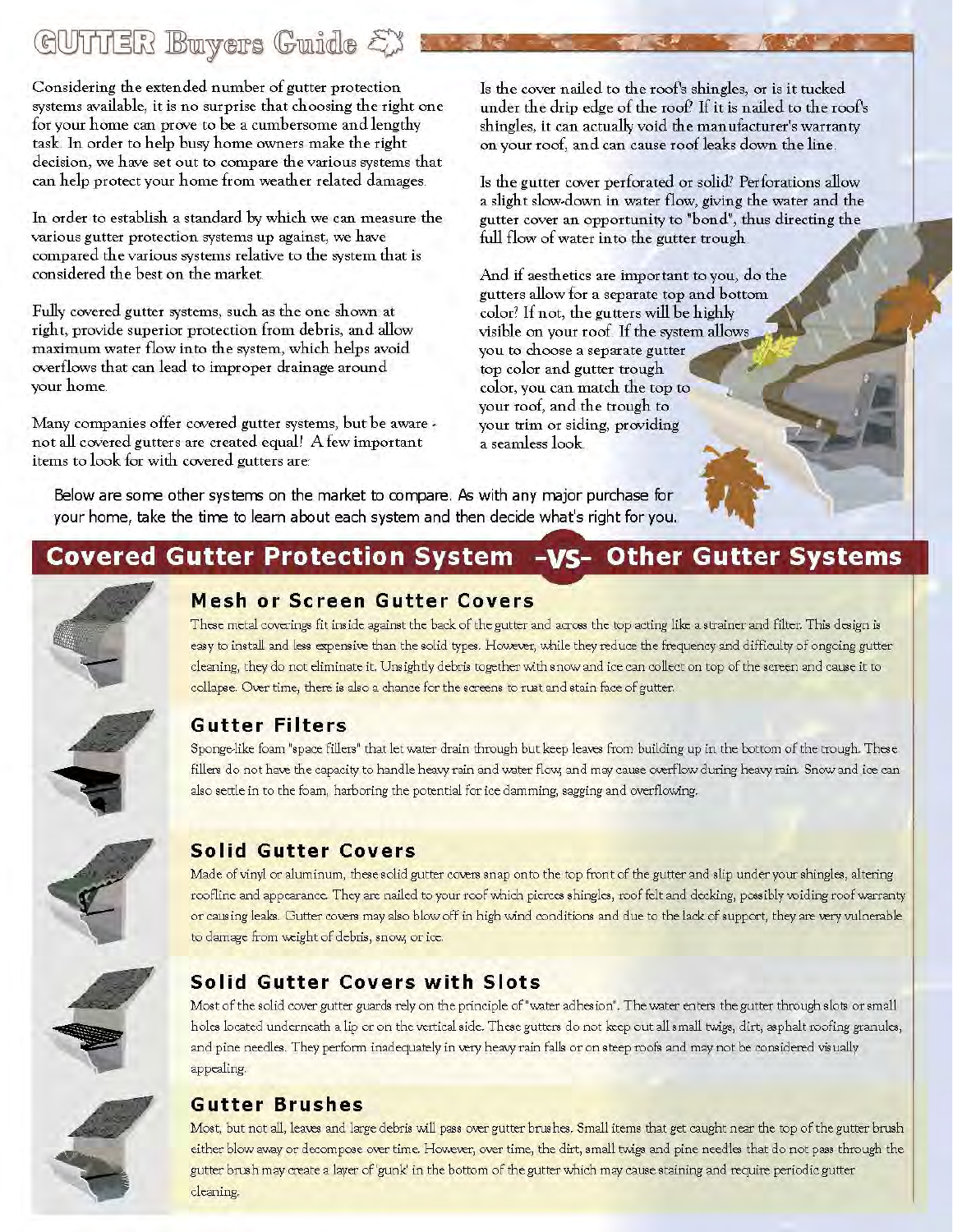# **How to Select a Gutter System**

Good gutters should to be an integral part of a home's exterior. Old, damaged or defective rain gutters can cause a lot of damage. When a gutter clogs, the water is not diverted properly and overflows into either the house or foundation. This can cause wood rot, foundation problems and landscaping erosion. In addition to damage to your home, a rain gutter clogged with soggy leaves and debris is the perfect breeding ground for mold and mildew, as well as mosquitoes and other pests. When considering a new gutter system, a home owner must take several things into account: among them, price, aesthetics and how the rain gutter needs to perform depending on the area in which they live. Does the area have extreme temperatures, heavy snow and rain, or ice storms? Are there a lot of trees in the vicinity? All these questions need to be taken into consideration when deciding on what type of rain gutter system to install.

#### **Design**

If the primary purpose of gutters is to collect water from the roof and direct it away from the home where it could cause damage, then the first thing you want to know is whether or not your gutter system is properly designed. Good systems drain in such a way as to keep water out from under your foundation while keeping your fascia, siding and paint dry.

#### **Material**

There are several different types of material used to make rain gutters. Vinyl is great for do-it-yourselfers and can be found at home-improvement centers. The gutters can be easily installed by the homeowner because they are simple to cut and configure. The drawback to a vinyl gutter is that it is susceptible to brittleness with age and extreme cold.

Aluminum, another popular choice, is more prone to denting, but its color weathers well. It is very adaptable and most often used in seamless rain gutter systems. Aluminum is the most common product used today. The gutter holds more water than traditional wood gutters, and this is the product which is generally recommended.

Less frequently used materials include galvanized and stainless steel. Copper is also an attractive choice, but more expensive than the rest. Copper also requires a more expert installer. Wood is another material used for rain guttering, most often in restoration projects.

## **Type**

The two main types of rain gutter systems are sectional and seamless. Sectional systems lend themselves more to do-it-yourself installations due to the high configurability of the parts. They are made up of either vinyl or aluminum sections that are fastened together.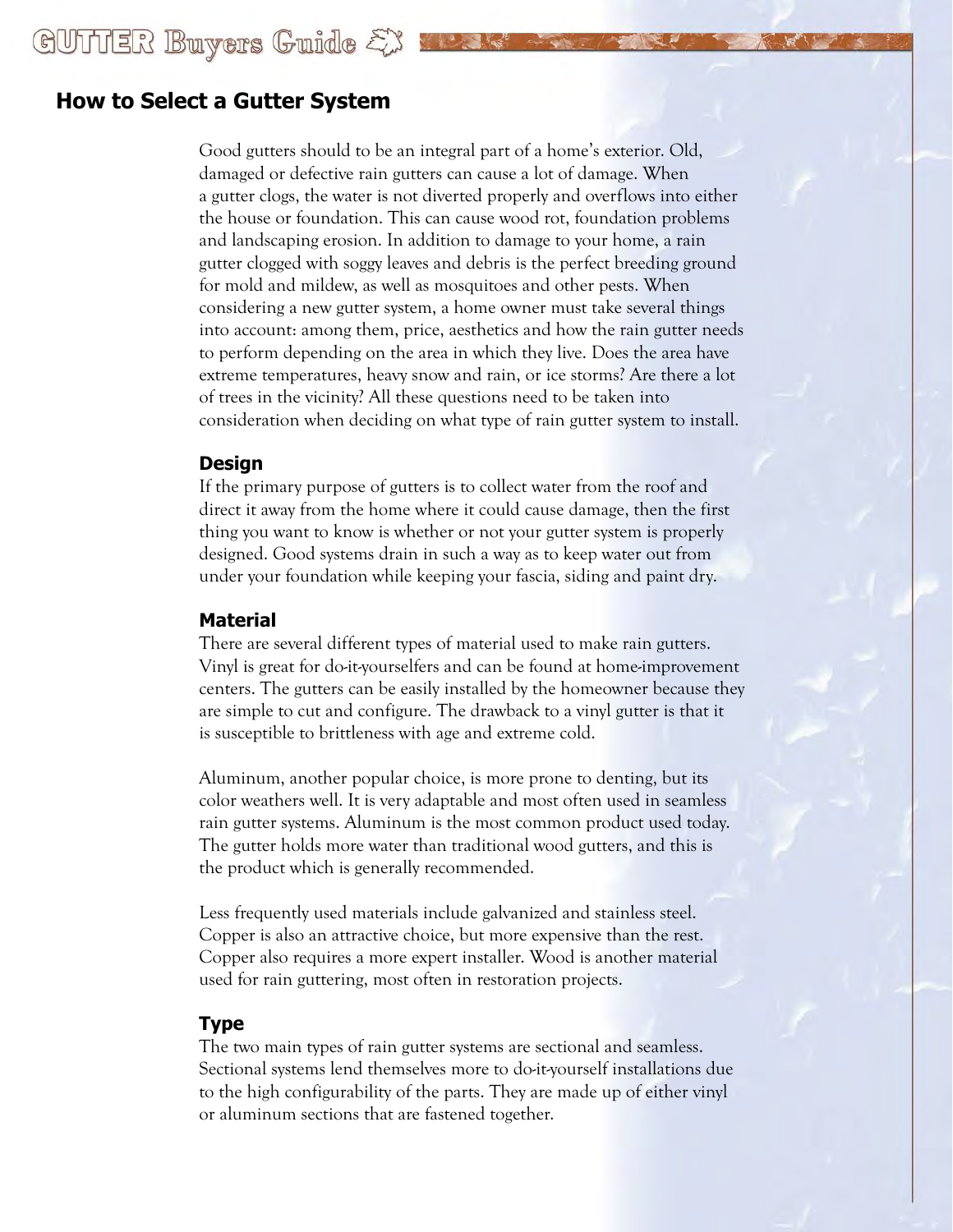A drawback of sectional rain gutters is that the joints are prone to developing leaks. Gutter add-ons, such as screens and filters, help these basic rain gutters stay clog free. A gutter topper is a covering which allows water to flow along a contoured "lip" which feeds into your rain gutter. This keeps debris and animals out of your rain gutter.

The second type of rain gutter system is the seamless rain gutter. This is a no-clog system which catches and routes water down and out while diverting leaves and debris to the ground. This type of rain gutter is quickly becoming a favorite choice due to its durability, seamless appearance and easy maintenance.

#### **Gutter Covers**

Gutter covers are used to help keep gutters clear of debris and they are getting better and better each generation. Initially, manufacturers produced galvanized, vinyl-coated metal or plastic screens. More recently, cover-like gutter guards have been introduced. Some snap into place; others roll out of the factory with gutter and cover molded into one piece. Unless you live in an area with few trees or you enjoy climbing up on a ladder and cleaning out gutters, you probably want to consider some kind of cover or guard.

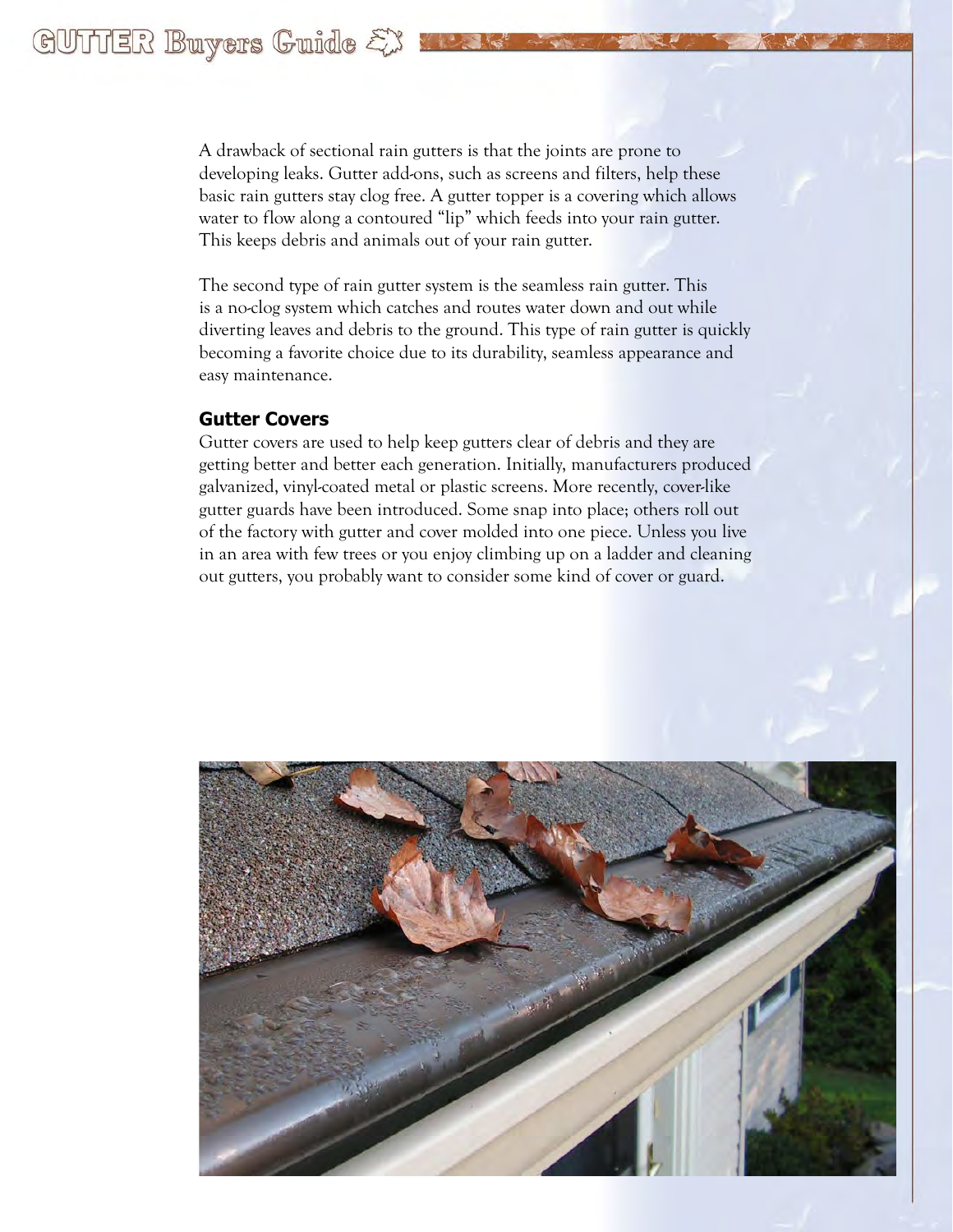# **Choosing a Gutter Contractor**

GUITIER Buyers Guide & Sale

The first thing you want to ask when getting an estimate is what gauge the aluminum is. Coil stock is sold in several thicknesses, including .032, .027, and .025 inch. The general rule of thumb is that thicker is better so be sure to specify the thicker .032 material.

Next you want to compare the price, the durability, maintenance requirements and warranties when buying gutters. The price of gutters range from about \$4 to \$20 per linear foot depending on the material you choose.

Finally, check the warranty. For gutters and accessories, look for a warranty that runs at least 20 years, though a lifetime backing is preferable. For labor, one-year coverage is the minimum. Also be sure the contractor has completion insurance, which continues coverage on the gutters if he goes out of business.



To ensure proper installation, check references, and drive by finished jobs. Ask your friends, neighbors and co-workers for suggestions. Check the local Better Business Bureau website. These are all good resources. You might also contact professional associations, the yellow pages, the Internet or ads in your local area. Just make sure you choose one with extensive knowledge of and experience with a variety of gutter systems and one that has an iron-clad policy of standing behind its products and installation. You'll also want to make sure your contractor is:

- licensed, insured and bonded
- financially stable
- an approved installer of a particular system
- committed to quality control and safety procedures

## **You might also look at these helpful websites:**

- National Association of the Remodeling Industry www.nari.org
- National Association of Home Builders www.nahb.org
- Better Business Bureau www.bbb.org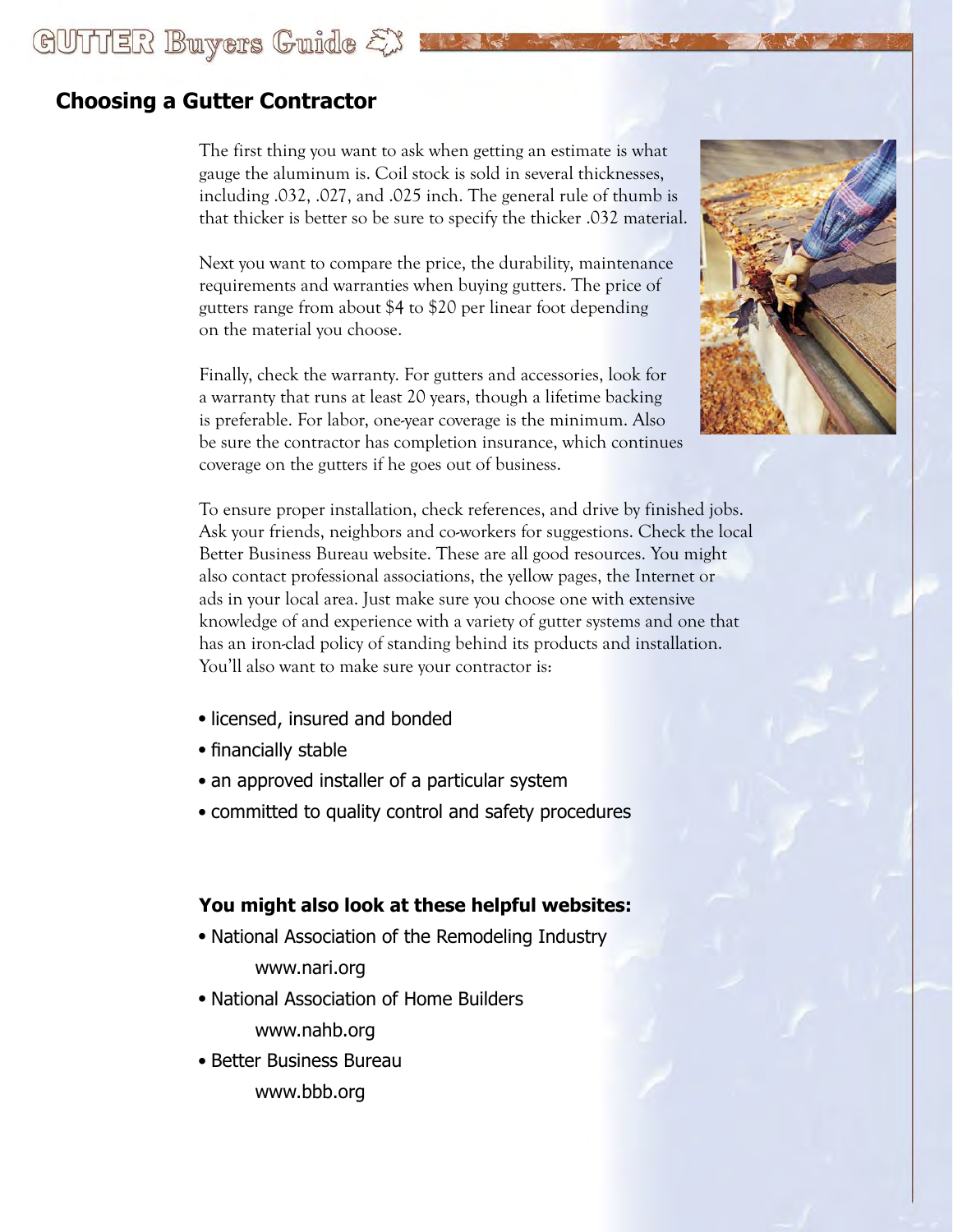# GUITIER Buryers Guide & S

# **Glossary of Gutter Terms**

Here are some terms you should be aware of when reading an estimate from a contractor.

Downspout A pipe that carries rainwater from a roof gutter down to a drain or to the ground.

#### Drip-Edge Extension

Prevents water from washing over the fascia eventually causing it to rot. If your fascia boards have black streaks on them, that usually means that the drip-edge is failing and the contractor may suggest adding an extension for an additional charge.

#### Fascia Angle

If there is any fascia board that is angled to follow the roof rafters, there is usually an extra charge.

## Fascia Board

The flat horizontal surface right below the edge of a roof.

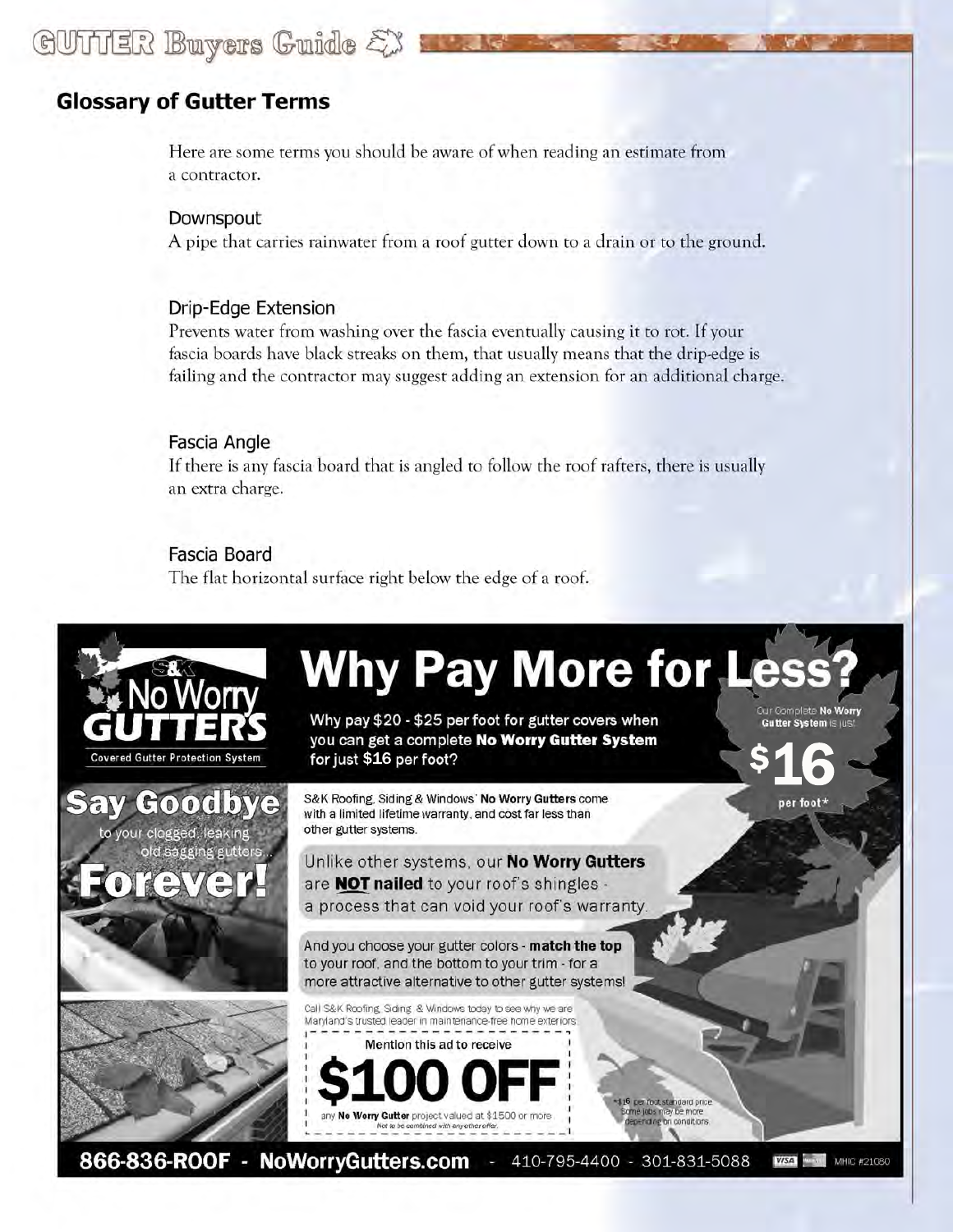# GUITIER Buyers Guide & XXXXX

# **Glossary of Gutter Terms**

## Fascia Replacement

New gutters need a solid fascia surface upon which to be mounted. If rotted boards need to be replaced, there is a charge per linear feet. Fascia boards narrower than 3" in width must be built out to provide proper support for hanging your new gutters and require an additional charge per linear feet.

## Gauge

The thickness or the gauge of the gutter is very important. Primary aluminum is the thickest and most consistent available. The gauges range from .019 to .032 inches. The optimal thickness is .032 inches so when buying aluminum gutters, insist on primary aluminum, which is the best.

## Mitres (Corners)

When a company fabricates the corners onsite using the same material as the rest of the house, the advantage is that there is one seam instead of 3 and it's a cleaner look overall.

## Run Height

The height (in stories) at which each gutter run will be located (1st story, 2nd story etc.). This is used to determine the length of downspout needed.

## Run Length

A straight section of gutter mounted against the fascia board. It is measured in linear feet, which measures the same as regular feet.

#### Seamless Gutter Machine

The chosen gutter material is rolled through the forming machine to create a continuous piece of gutter that is custom sized to your home.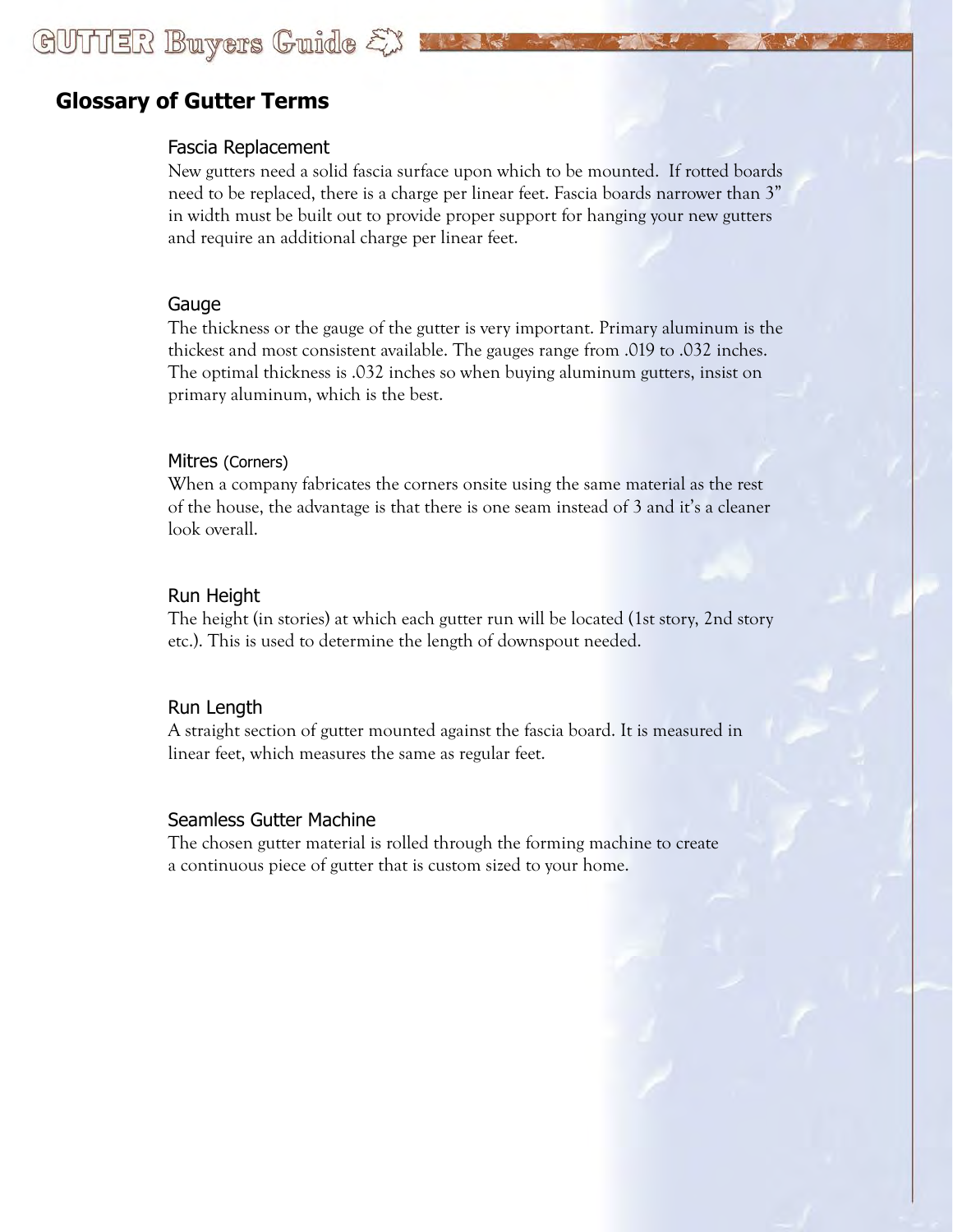# **Frequently Asked Questions About Gutters**

GUITIER Buryers Guide &

- 1. Why are gutters important?
- 2. What are some reasons to replace my gutters?
- 3. How can I tell if my gutters aren't draining properly?
- 4. What are the different types of gutters available?
- 5. Do gutters come in various shapes and sizes?
- 6. Why should I replace my gutters if there is nothing wrong with them? Isn't it easier and cheaper to just cover them up to prevent them from clogging?
- 7. Can I install gutters on my own?
- 8. What does "Limited Lifetime Warranty" mean?
- 9. I have more questions!



# **1.** Why are gutters important?

There's not much glamour in gutter protection systems, but according to experts, a properly installed gutter protection system can protect your home from serious damage year-round. Every serious home owner should know that old, damaged or defective gutters have the potential to cause damage to your home.

When gutters clog and the water is not diverted properly, it will overflow into either the house or the foundation. This can cause wood rot, foundation problems, ice damming, and landscaping erosion. Damages associated with clogged gutters are many, however, this fall you can avoid a great deal of expenses and unwanted hassles by installing a gutter protection system.

Gutter protection systems help keep basements and crawlspaces dry, protect siding and windows from harmful backsplash, and prevent staining and rotting the walls of your house. In addition to causing damage to your home, gutters clogged with soggy leaves and debris are also the perfect breeding ground for mold and mildew, as well as mosquitoes and other pests who are known disease carriers.

So while they may not be flashy, gutters are an important feature of the home, which require a balance of practicality and aesthetics.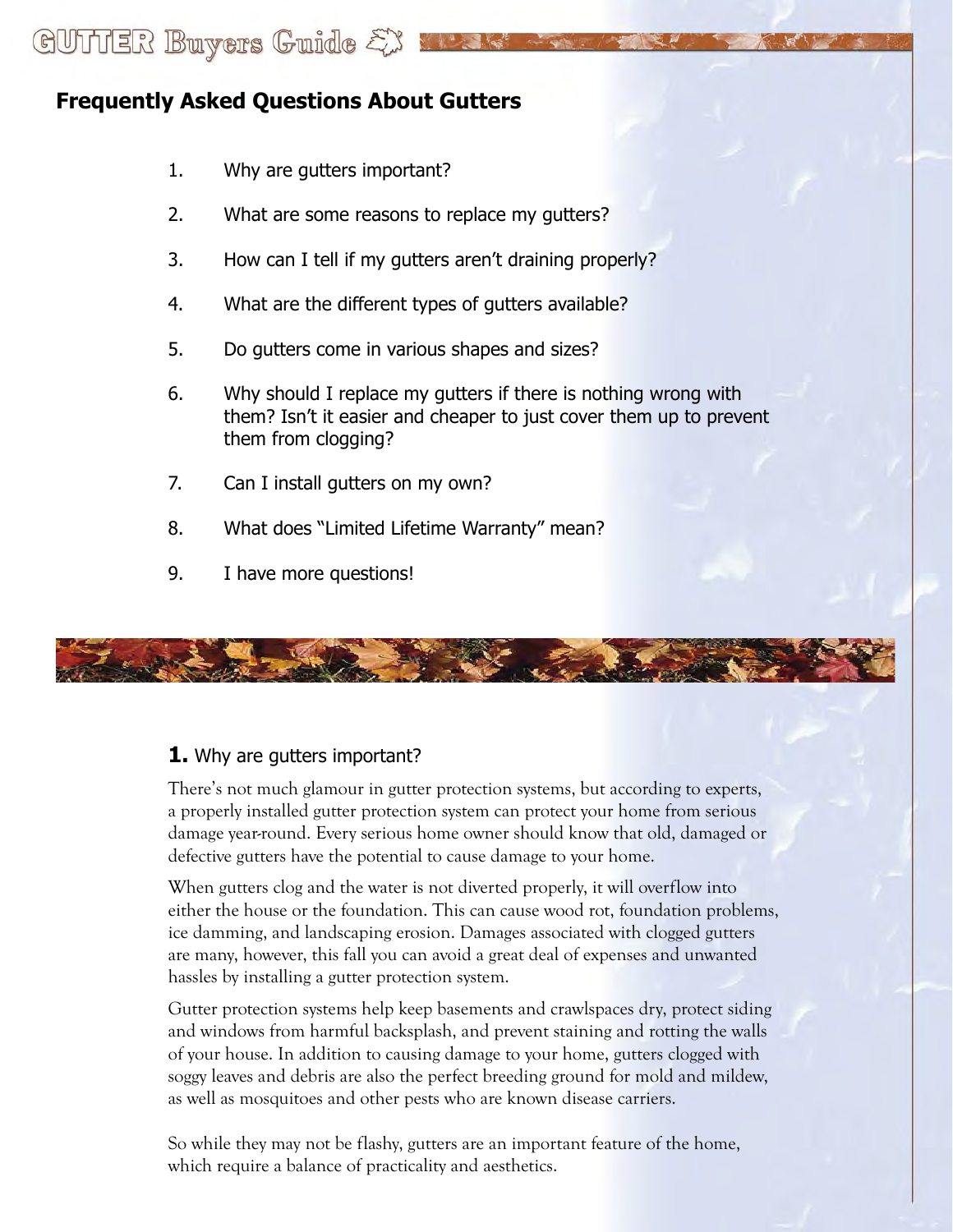# GUITIER Buryers Guide &

# **Frequently Asked Questions About Gutters**

## **2.** What are some reasons to replace my gutters?

- Clogged or leaky gutters are one of the biggest causes of basement leaks, mold and other foundation problems. Also, standing water in gutters is one of the common places mosquitoes breed – mosquitoes are known disease carriers.
- Old worn out gutters look ugly and reduce the value of your property.
- Your old gutters may have become bent or dented or may be pulling away from your property in a manner that they cannot just be reattached or reworked.
- Your old seamed gutters may have begun to pull apart or have drippy leaks and you would like to replace them.
- You want to change the color of your gutters.
- The drainage of your current guttering is not sufficient so you want to install a larger size gutter and downspout system. Most homes and commercial properties have 5 inch gutters with 2x3 downspouts, but we can install 6 inch gutters with 3x4 downspouts when necessary.
- According to experts, gutter cleaning for an average sized home containing 150 feet of gutters costs approximately \$75, and should be cleaned twice a year. Over a 30 year period, the total cost would be \$4500. By comparison, a lifetime lasting gutter protection system, at the price of \$15 per foot, would only cost \$2250 for the average sized home. This makes gutter cleaning twice as costly as having a covered gutter protection system installed. And this calculation doesn't even count the cost of damage to a home that can be caused by sub-standard gutters.

# **3.** How can I tell if my gutters aren't draining properly?

If during a rainfall, you can hear the water slapping the ground, pouring over the sides of the gutter, there may be a blockage or the gutter itself may not be aligned evenly. If you notice paint peeling or corroded wood that means the gutter is most likely clogged and is causing the water to overflow and run down the back of gutter along the exterior walls of the house. If you notice mold or if you see puddles of water forming around the outside of your house it's a sure sign that there are drainage problems.

# **4.** What are the different types of gutters available?

All gutters are either sectional or seamless. They come in various materials, sizes and colors. See the "How to Select a Gutter System" section for more details.